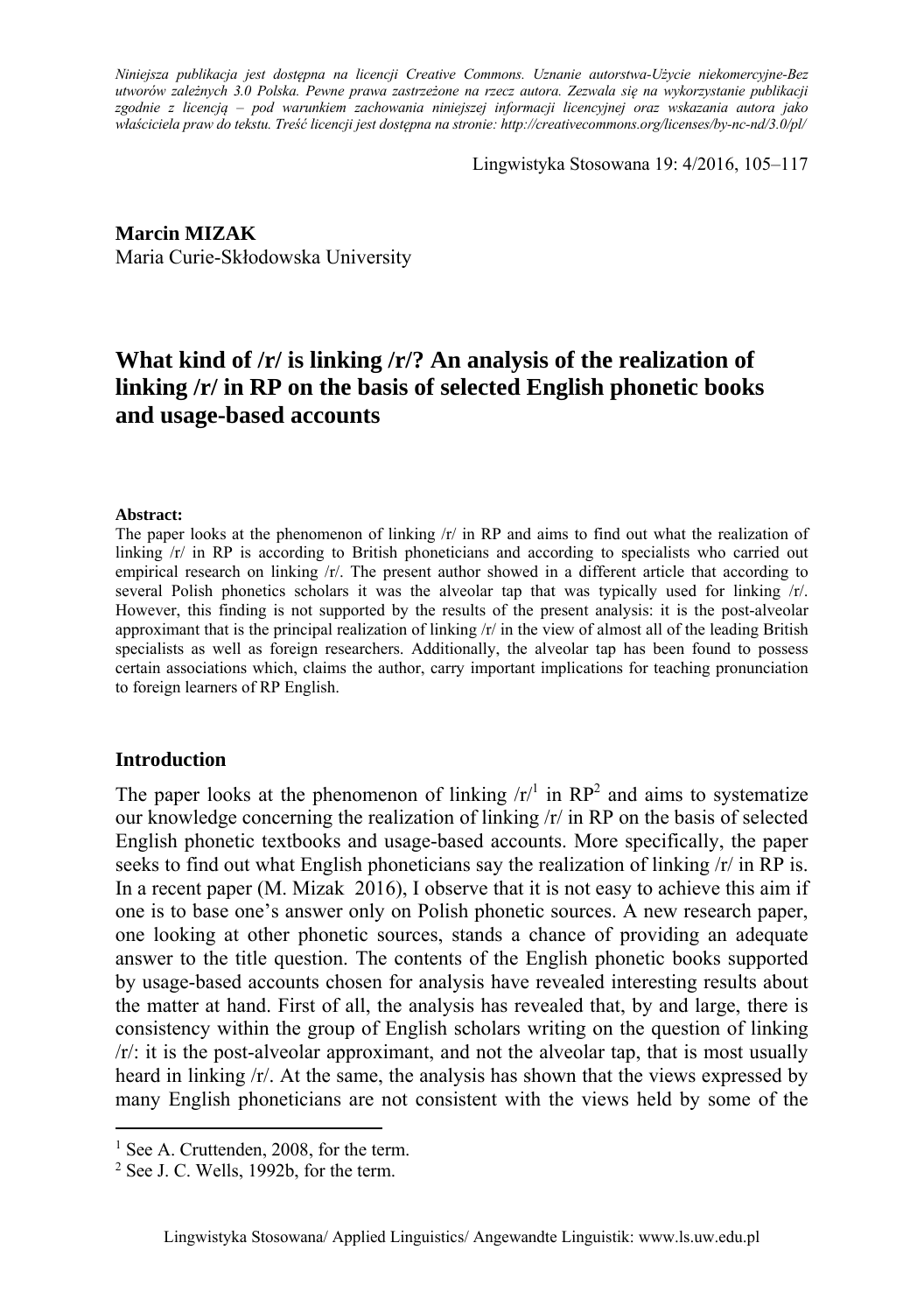Polish specialists on the question of realization types of linking  $/r/$  in RP. Thirdly, although the alveolar tap hasn't, obviously, been found to be totally absent from the linking /r/ context, it has been found to possess particular social associations of which, claims the present author, a foreign learner of RP English ought to be aware to make his/her pronunciation more natural and more consistent.

## **1. Summary of M. Mizak (2016)**

I have noticed in a recent paper (M. Mizak 2016) that there is no consistency among some Polish phoneticians regarding the subject of the realisation of linking /r/ in RP. For W. Jassem (1971) linking  $/r/$  appears to be an alveolar tap. In his later work (W. Jassem 1980), the alveolar tap is reserved for the usage of linking /r/ between words ending in schwa and words beginning with a vowel; for the other vowel endings the alveolar tap or the post-alveolar approximant are chosen, which is also restated in his 1983 work. A. Reszkiewicz (2005) as well as A. Miatluk *et al.* (2008) are very clear on the matter: an alveolar tap is always<sup>3</sup> used in linking  $/r/$ . And so is W. Sobkowiak (1996) for whom it is an alveolar tap that is usually heard in this context. A secondary variant, the frictionless continuant, is likely to be recognized as a substitute for the tap for W. Sobkowiak (1996). For M. Nowacka *et al*. (2011) and A. Porzuczek *et al*. (2013) it is a post-alveolar approximant that is used for linking /r/. And thus, according to the analyzed group of Polish phoneticians who write about linking  $\pi$  in their books it is the alveolar tap that is the usual type of  $\pi$  used in linking /r/, the approximant being subsidiary to the tap. I stated in M. Mizak (2016) that it was evident that those views were not mutually consistent in their entirety, which made it impossible to assert confidently what kind of /r/ was linking /r/ for the Polish group of phoneticians taken as a whole. These findings warrant further research in the area. I indicated in M. Mizak (2016) that we face a major difficulty, possibly a contradiction, when this view – that it is an alveolar tap that is the most commonly heard variant of linking  $/r/ -$  is confronted with British phonetic books. D. Jones (1962) lends support to those Polish authors who say that it is the alveolar tap that is the usual variant of linking  $\langle r \rangle$ , but his opinion is met with opposition from another prominent phonetician J. Windsor Lewis (2016b). Other specialists, such as A. C. Gimson (1965: 201) or A. Cruttenden (2008: 220-221) also include a sound different from an alveolar tap to be recognized as the usual value of linking  $\pi$  in RP. This is why a call for investigation within this aspect of connected speech is warranted. This is where we now proceed.

### **2. Presentation and discussion. Part 1**

When one inspects the textbooks or practice books on the subject of English pronunciation written by English scholars one also notices that it is no uncommon to leave the matter of the phonetic realization of linking /r/ undiscussed. J. D. O'Connor (2006) does not specify what kind of /r/ is linking /r/, but judging

<sup>3</sup> See M. Mizak (2016) for discussion.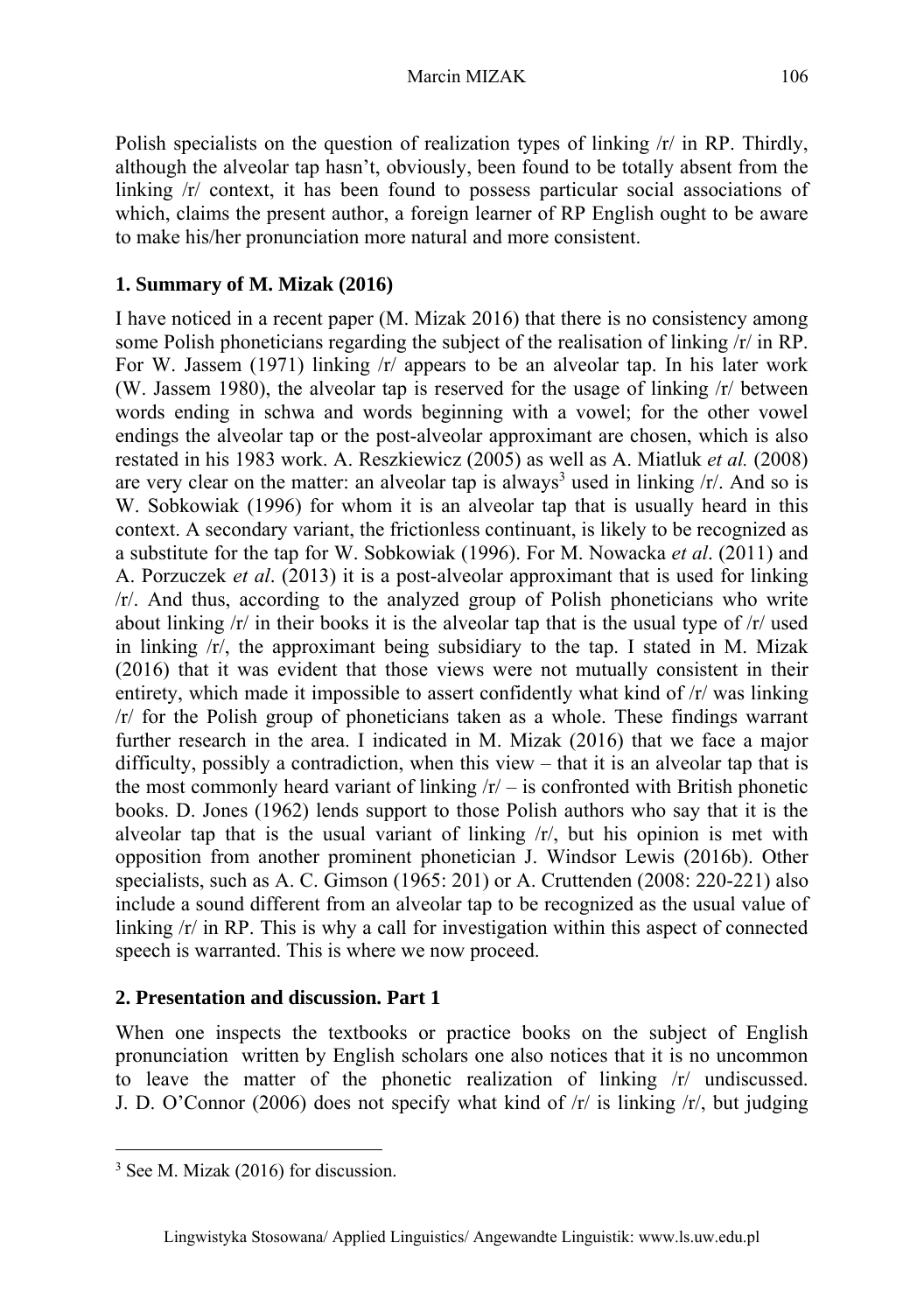from what he has to say about the rhotic  $/r/$  in RP, we may assume that it is a postalveolar approximant [ $\delta$ ]. J. D. O'Connor (2006: 57) describes the RP /r/ as a gliding consonant on a par with the phonemes /w/ and /j/. All these consonants "consist of a quick, smooth, non-friction glide towards a following vowel sound", a description which fits the category of approximant (*ibid*., p. 57). Further descriptions (J. D. O'Connor 2006) point in the direction of the post-alveolar place of articulation for the RP /r/ (*ibid*., p. 60). J. D. O'Connor (2006) advises foreign learners not to replace this sound by an alveolar trill [r] (as it's done in e.g. Russian or Arabic), a uvular trill  $[\hat{\mathcal{R}}]$  (as it's done in Dutch or French) or a uvular fricative  $[\hat{\mathcal{O}}]$  (as it's done in Danish or German) owing to the fact that all these approximations, much as they are understood by the English, "sound foreign" to them (*ibid*., 2006: 60). O'Connor (2006) doesn't mention an alveolar tap as a possible articulation for  $/r/$  in the linking context, but his remarks concerning the difficulties of English pronunciation that foreign speakers may face (*ibid*., e.g. p. 138) clearly suggest that an alveolar tap is not the principal variant of linking /r/ in RP.

P. Roach (1999) discusses linking /r/ but he makes no mention of what kind of /r/ occurs in it. However, in his talk about r-sounds in English he mentions a postalveolar approximant that he considers "really only one pronunciation that can be recommended to the foreign learner of RP." On this basis one may presume that it is this very sound that is employed most commonly in RP within words, as in *red* or *hearing*, and across word boundaries, as in *for ever* or *Here it is*. P. Roach (1999) discusses other kinds of /r/ – the voiceless fricative that is found in words like *press* or *tress* and the one with a strong degree of lip-rounding that is commonly found in the speech of English children as a substitute for the adult  $/r/ -$  but he makes no suggestion to the effect that any of these could be a legitimate candidate for the linking /r/. Strictly speaking, this is not entirely out of the question. If we consider expressions such as *as a matter of fact* /@z @ 'm{tò@vf{kt/ as used in dynamic speech, we find that the linking /r/ is to some degree devoiced and slightly fricative (A. Cruttenden 2008). As for the other sound mentioned by P. Roach (1999), the one found in child language, it cannot be totally excluded from the realm of linking /r/ either. The labiodental approximant  $[\nabla]$ , as I believe is the form of articulation meant by P. Roach (1999), "is spreading more widely […] starting out from popular London moving into the south-west and then further afield", as A. Cruttenden (2008: 221) reports. This means that we find it in not only in the speech of young children but also in the language of adults. This is supported by K. Lodge (2010: 180) who notices that there has been an "increase in the use of  $\sqrt{\frac{1}{\gamma}}$ " among adults since the II World War<sup>4</sup>. Nevertheless, whether the labiodental articulation of linking /r/ is on the increase in RP needs careful investigation. In K. Lodge's words (2010: 180): "[w]hether or not linking  $/r/$  [...] matches the labiodental articulation in all individuals needs systematic investigation."

<sup>&</sup>lt;sup>4</sup> An interesting study of non-RP English speakers concerning, amongst other things, linking /r/ and its variants in colloquial speech can be found in K. R. Lodge 2015.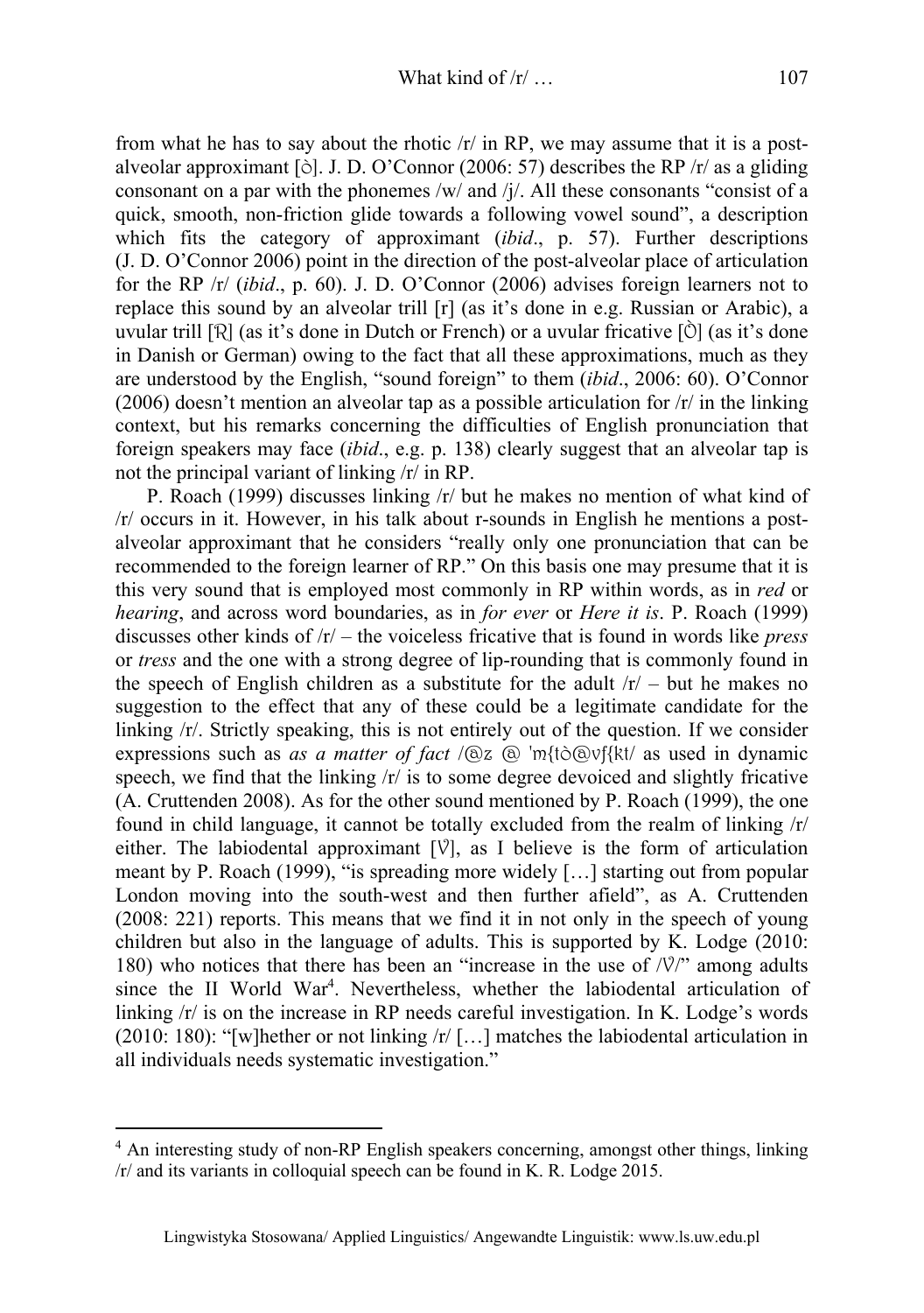Marcin MIZAK 108

What is certain at the moment is that K. Lodge (2010) regards [ $\delta$ ] as the sound used in the linking context. Although he does not state it explicitly, it is clear from the narrow notation that he uses when discussing linking  $\frac{r}{r}$ , that it is the voiced post-alveolar approximant that is employed in such contexts as *far off*, *four eggs* or *bigger eyes*. It is the turned R  $[\delta]$  that is used by him to transcribe the linking  $\pi$ examples above (*op. cit*., p. 157).

One of the first British phoneticians, if not the first one, to state clearly what is the realization of linking /r/ was Daniel Jones (1962: 196):

 $[\dots]$  when a word ending with the letter *r* is immediately followed by a word beginning with a vowel, then a r-sound (generally the flapped variety  $[...]$ ) is usually inserted in the pronunciation.

D. Jones (1962) uses the name "the flapped variety" or "flapped r" to mean an alveolar tap<sup>5</sup>. Much as it is very clearly stated what the variant of  $/r/$  is generally or usually used in linking  $/r/$ , some confusion concerning this variant arises. On page 195 of his *Outline*, D. Jones remarks that

[m]any speakers of Received English use a 'flapped' r […] as a subsidiary member of the r-phoneme; it occurs chiefly in unstressed intervocalic position […], and when inserted at the end of a word […]. The use of this subsidiary r is not essential; the fricative r is also quite commonly used in such cases.

For D. Jones (1962: 194) it is the fricative /r/ mentioned in the quote above that is "[t]he most usual English r." He defines it as a voiced post-alveolar fricative (*op. cit*., p. 194) and distinguishes it from a frictionless continuant [ò], which, pronounced by "[m]any English people," differs from the fricative /r/ in the width of the aperture between the tongue tip and the alveolar ridge as well as in the amount of the exhaling force. On page 47 of *An Outline…* he names the frictionless continuant as "the principal English r." All this, however, brings more complexity and confusion to the question of linking /r/. D. Jones (1962) says that the usual English  $/r/$  is the fricative  $/r/$ , incidentally very similar to the frictionless continuant [ $\delta$ ], and that the usual English linking  $/r/$  is the flapped  $/r/$ . Additionally, D. Jones (1962: 195) asserts that the flapped /r/ is "a subsidiary" (secondary, less important) member of the r-phoneme, whose use is not necessary, as is evidenced by the common use of the fricative  $/r/$  in the linking context. Some of these inconsistencies have already been pointed out by the renowned phonetician, J. Windsor Lewis (2016a):

A [...] confusion was caused by the either unjustified or over-subtle assertion in  $§756^6$ that "generally a flapped variety" of /r/ was used for the linking /r/. Again there seems to be partial self-contradiction or at least vagueness at  $\S750^7$  where a flapped variety of  $\pi$ 

<sup>5</sup> Due to the fact that I have found many specialists use the terms *tap* and *flap* interchangeably I am therefore following this usage in this paper. This issue, however, may, under other circumstances, be approached in a different way (cf. for example P. Ladefoged 1975: 147-148, P. Ladefoged & I. Maddieson 1997: 230-232, R. L. Trask 1996: 145-146).

<sup>6</sup> Page 196 of *An Outline…* (D. Jones 1962). 7

Page 195 of *An Outline…* (D. Jones 1962).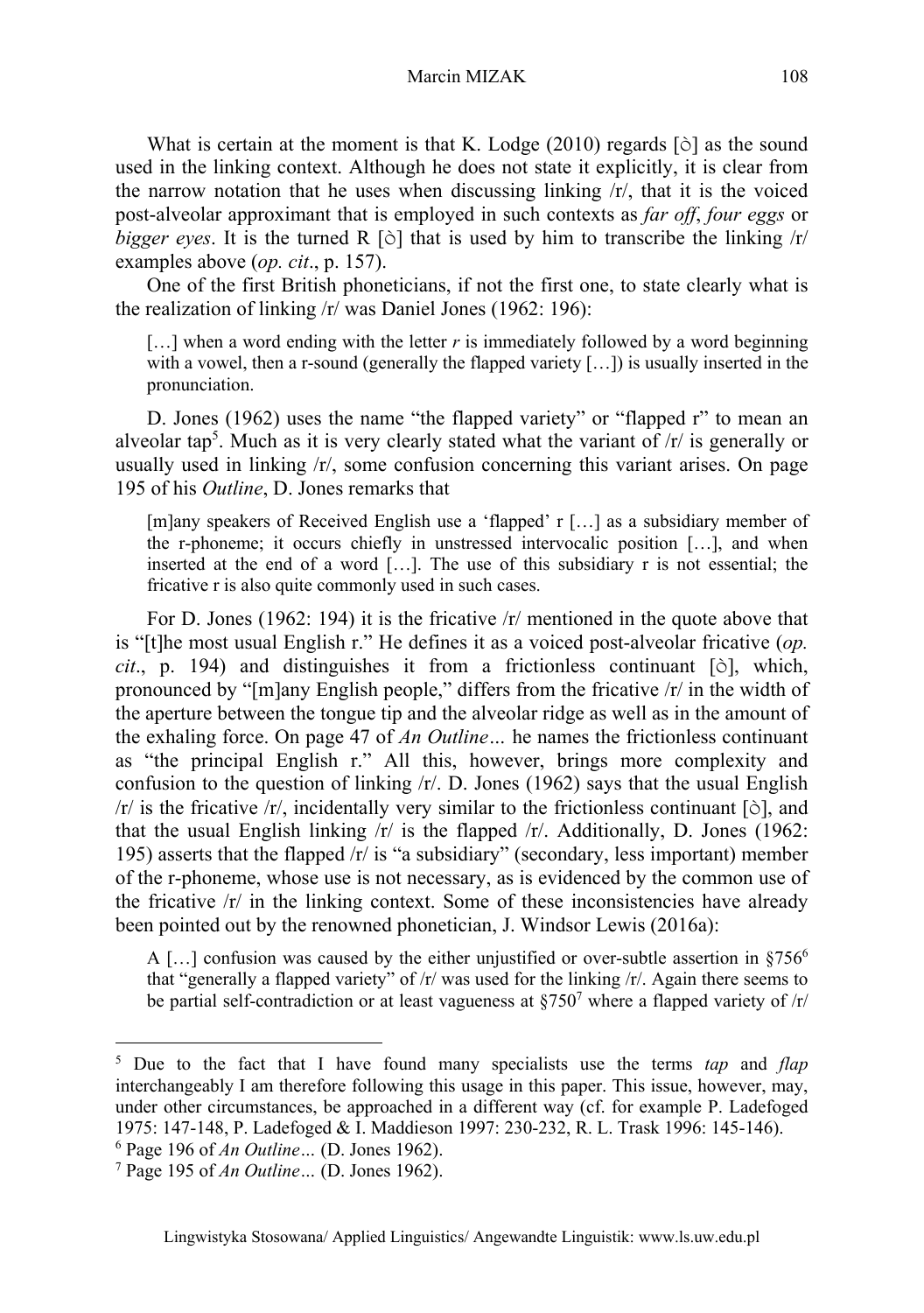was referred to as used "in unstressed intervocalic position" by "many" speakers as opposed to a fricative variety "quite commonly used in such cases".

More importantly, these discrepancies question the validity of the assertion made by Jones (1962: 196), that it is the flapped variant that is the usual realisation of linking  $\pi$ . This is to be expected, given the existence of the powerful law of noncontradiction, a tool conducive to finding discrepancies (J. Łukasiewicz 1987: 138), a good method for finding what is correct or incorrect (M. Mizak 2014). J. Windsor Lewis (2016b) notices that Jones's comment on the articulation of linking  $/r/$ "suggests a usage very far from current natural conversation, unless it entails a flap so weak as to sound different from a normal /r/ purely by its brevity." J. Windsor Lewis (2016a) calls it an "either unjustified or over-subtle assertion". Other phoneticians do not seem to side with D. Jones (1962) on the kind of /r/ used for the linking /r/.

A. C. Gimson (1965: 201) considers the voiced post-alveolar frictionless continuant to be "[t]he most common allophone of  $RP / r$ " stating unequivocally that it is this allophone of  $\frac{r}{r}$  that is used for the linking  $\frac{r}{r}$  (A. C. Gimson 1965: 200-201). On the other hand, he also says that the tap allophone "frequently" replaces the frictionless continuant in intervocalic position (A. C. Gimson 1965: 202), thus allowing the tap variant for the linking /r/, though not as the major variant. A. Cruttenden (2008: 220-221) is equally explicit on the matter of linking /r/ allophones, repeating almost word for word what A. C. Gimson said in 1965: 201, making the post-alveolar approximant the principal variant used for the linking /r/. A. Cruttenden no longer acknowledges that the tap allophone "frequently" replaces the post-alveolar frictionless continuant (the post-alveolar approximant) (A. Cruttenden 2008: 221), saying that an alveolar tap "may" replace it in Refined RP in intervocalic positions<sup>8</sup>. J. C. Wells (1992b: 294) largely concurs with these views stating that "[m]ainstream RP has […] approximant /r/ as the norm," as in "['veòI, 'teò@blI]" (*ibid*., p. 282). According to him, considering the tapped /r/ as "the usual realisation of RP" is "mistaken" (*ibid*., p. 282), the alveolar tap being "rare in mainstream RP [...]." Much as the tapped  $/r/$ , [Q], is possible to be used in RP, it is "by no means the most usual kind of /r/," says J. C. Wells (*ibid*., p. 372). We can therefore infer from these declarations that according to J. C. Wells (1992b) it is the post-alveolar approximant that is the principal variant of linking  $/r/$  in RP, especially that this is also visible in his treatment of r-liaison in RP (1992a: 222– 227).

P. Carr (2000: 119–127) is very straightforward on the point of the realization of linking /r/ in RP. He indicates that by transcribing the phrase *linking /r/* as "linking [ò]" (*ibid*., p. 119ff.), which is clearly indicative of the post-alveolar approximant allophone of /r/. M. Davenport/ S. J. Hannahs (1998: 32), having enumerated "a wide variety of articulations" grouped under the heading of rhotics found in English: [r], [Q], [ $\delta$ ], [ $\mathcal{D}$ ], [R], [ $\delta$ ], proceed to the discussion of distribution of /r/ in English.

<sup>&</sup>lt;sup>8</sup> See also what A. Cruttenden says (not entirely consistently, it seems to me) about taps in various places of *Gimson's Pronunciation of English*: 2008: 80, 223, 224.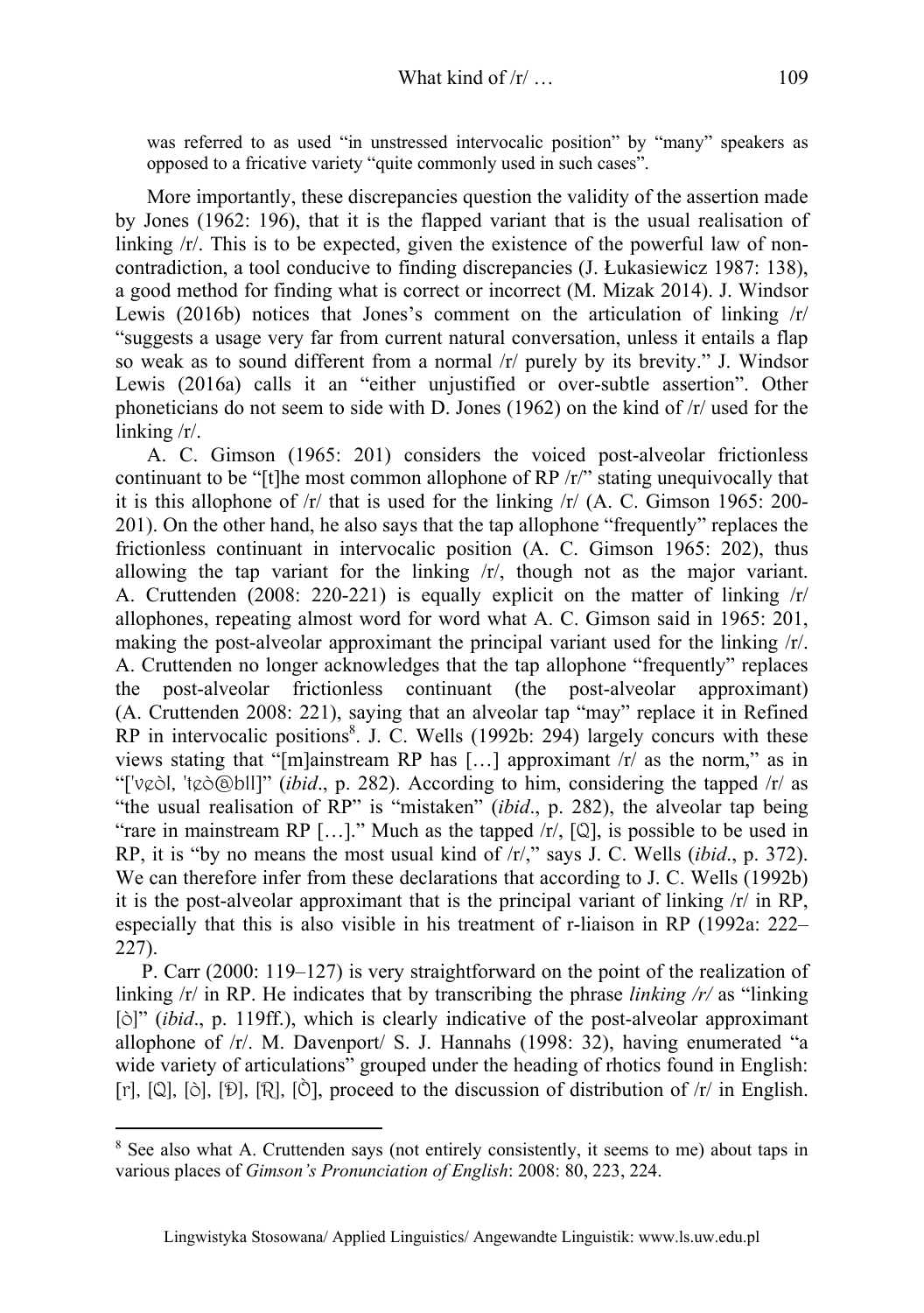This is where they also discuss sandhi /r/s in non-rhotic accents, such as RP. It is evident from their usage of phonetic symbols that it is [ò] (the post-alveolar approximant) that is used in the sandhi context (*ibid*., p. 33). The alveolar tap is mentioned in the context of regional variation being "heard more commonly in Scotland" (*ibid*., p. 32) as well as a possible intervocalic variant (*ibid*., p. 34): "[i]n a number of English English accents which typically have the continuant [ò], this may become a tap [Q] between vowels, as in 've[Q]y' […]." M. Davenport/ S. J. Hannahs (1998: 34) do not fail to notice that some speakers may have a varied degree of liprounding for the rhotic, which may result in a labiodental or labiovelar articulation, "not unlike a [w]" (*ibid*., p. 34).

R. Ogden (2009: 90) is also clear on the matter under discussion: "[…] linkingand intrusive-r are the same phenomenon: a way to join two vowels together by using an alveolar approximant." It is, however, interesting to note that R. Ogden (2009: 90-91) finds the description "voiced alveolar approximant" for the most common allophone of rhotic in English a simplification, due to the fact that other, secondary sounds accompany the production of /ò/. For example, the /r/ in *red* could be transcribed as  $\langle \delta^w \rangle$  (thanks to the rounding of the lips) or  $\langle \delta^v \rangle$  (thanks to the labiodental co-articulation) or  $\langle \hat{\sigma}^{\hat{\theta}} \rangle$  (thanks to the velarisation of  $\langle \hat{\sigma} \rangle$ ). It is not impossible then that these articulations may be potential realization for linking  $/r/$ . R. Ogden (2009) adds that it is not uncommon in phonetics to see sounds lose their primary articulations to secondary articulations (R. Ogden 2009: 91 cites vocalization as an example). This, R. Ogden (2009) continues, results in many speakers of English producing  $\delta /$  as  $\delta / \sqrt{v}$  or  $\delta / \sqrt{v}$ . Accordingly, owing to its common labialization and velarisation, one may assume that a labiodental approximant or a velarized labiodental approximant can potentially be used as linking /r/s. This observation agrees to a great extent with what was said above by P. Roach (1999), by A. Cruttenden (2008), by K. Lodge (2010) and by M. Davenport/ S. J. Hannahs  $(1998)^9$ .

It appears that ample evidence has been collected to draw valid conclusions concerning the type of  $/r/$  used for linking  $/r/$  in the view of leading British phoneticians. Still, more evidence can come to light if usage-based accounts are taken account of.

### **3. Presentation and discussion. Part 2**

Laurie Bauer from Victoria University of Wellington, New Zealand conducted an auditory analysis of nearly forty recordings made between the years 1949 and 1966. A reading performance of all RP-speaking students and staff members of the Department of Phonetics at the University of Edinburgh was recorded and analyzed with respect to various aspects of usage of linking  $/r$ . The thirty seven RP speakers were asked to read two versions of *The Story of Arthur the Rat*, whose transcript can be found in Abercrombie (1964: 65, after L. Bauer *op. cit.*, p. 75). The story contained from 6 (version used until 1957) to 8 (version used after 1957) potential

<sup>9</sup> See also Wells 1992b: 282.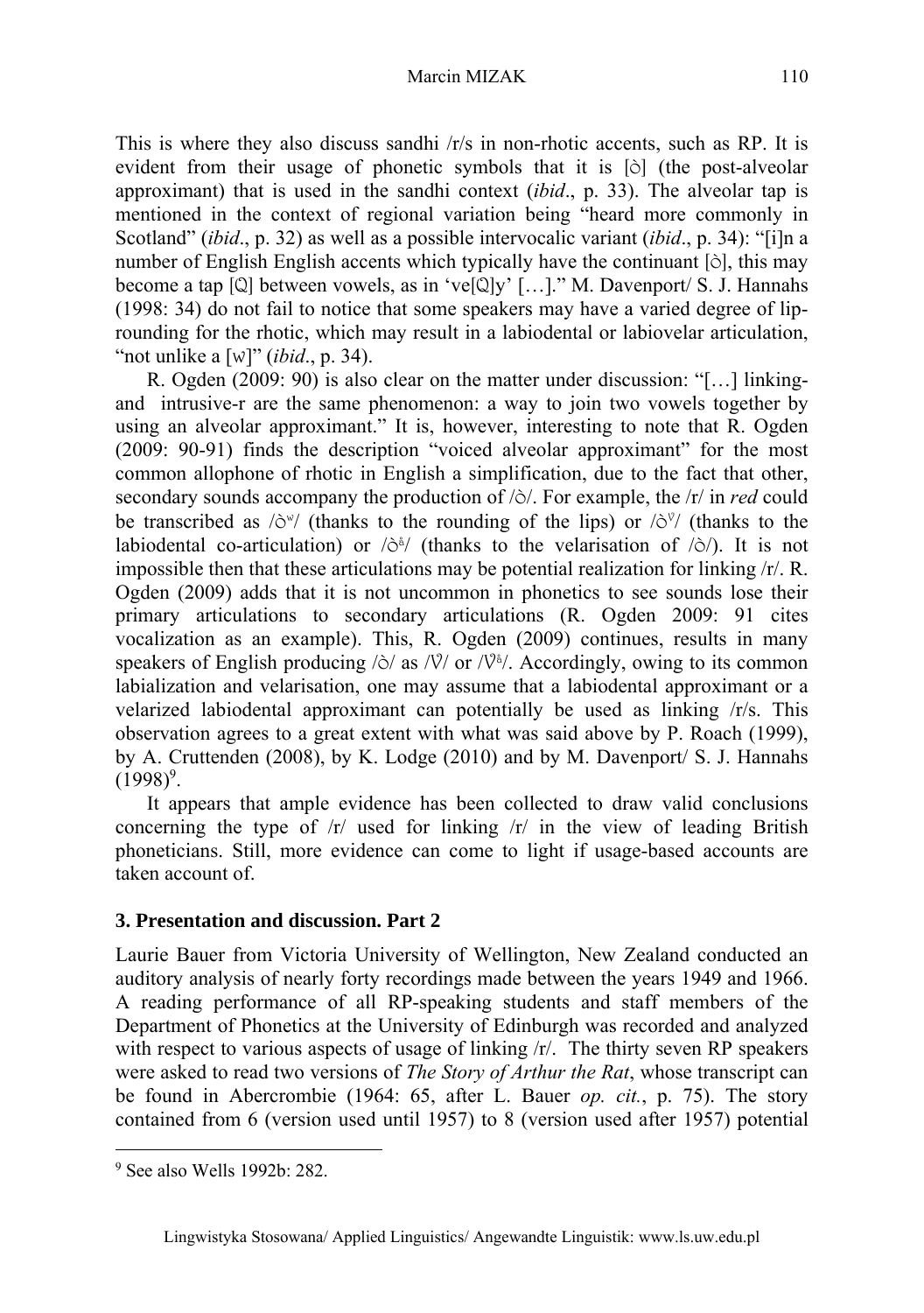linking /r/s. The most pertinent to the present discussion finding made by L. Bauer (1984) is that the majority of cases of linking /r/ that occurred in the reading performance of the speakers were post-alveolar approximants, which casts doubt on the validity of the judgement made by D. Jones (1962: 196) regarding the variant of linking /r/. In L. Bauer's words (1984: 75):

Although some of these linking /r/s were flapped, the majority were approximants, suggesting that Jones  $[\dots]$  is wrong to say that linking  $\pi$  is "generally the flapped" variety" [...].

Another empirical investigation worth noting here is the one conducted by B. R. Hannisdal (2006). D. Jones (1962: 196) excepted, the results of B. R. Hannisdal's empirical research corroborate the data provided by the phoneticians mentioned in the present paper. B. R. Hannisdal (2006) collected hours of data from thirty RP television news casters of three different TV news channels and analyzed them auditorily quantifying them using statistical methods. She investigated different phonological variables in her study, one of which was r-sandhi (linking /r/ and intrusive  $\langle r \rangle$ , which is of particular importance to the present paper. In this respect, B. R. Hannisdal (2006: 158) reports that it is the post-alveolar approximant [ò] that is the principal variant of  $/r$  used in the linking context by the news presenters in broadcast RP, with the alveolar tap [Q] having a low degree of occurrence (*ibid*., p. 158):

The  $/r$  variant is realised as a post-alveolar approximant  $[\delta]$  virtually throughout. In a handful of cases it occurs as [Q], but only if the *r* is part of a foreign name (*Igor Ivanov*, *Amir al Sadi*).

The most recent usage-based research concerning r-liaison (linking and intrusive /r/) was conducted by Radoslav Pavlík (2016). It deserves to be mentioned owing to its direct relevance for the present discussion. R. Pavlík (2016) examines over thirty hours of recorded material – a collection of over 600 r-linking tokens collected from 22 RP newsreaders presenting news bulletins on three different BBC radio stations. Although R. Pavlík's  $(2016)$  research was focused on whether linking  $\pi$  and intrusive /r/ were realized or not, rather than *how* they were realized, he does not fail to notice that there were detected "several different realizations of /r/-liaison" (*ibid.*, p. 113) with the post-alveolar approximant being the most usual one (*ibid.*, p. 113):

When the /r/-liaison variable was realized as a rhotic consonant, its most common form was a postalveolar frictionless approximant [ɹ].

These findings are only to be expected, given the amount of supporting data acquired from the other scholars of phonetic science mentioned above. They are also corroborated by substantial evidence accumulated by J. Mompeán-Gonzalez/ P. Mompeán-Guillamón (2009) in an earlier, larger and more diverse empirical study on r-liaison in RP-speaking radio newsreaders. J. Mompeán-Gonzalez/ P. Mompeán-Guillamón (2009: 746) observe that the most common variant of linking  $/r/$  is  $[\tilde{\circ}]$ , the post-alveolar approximant: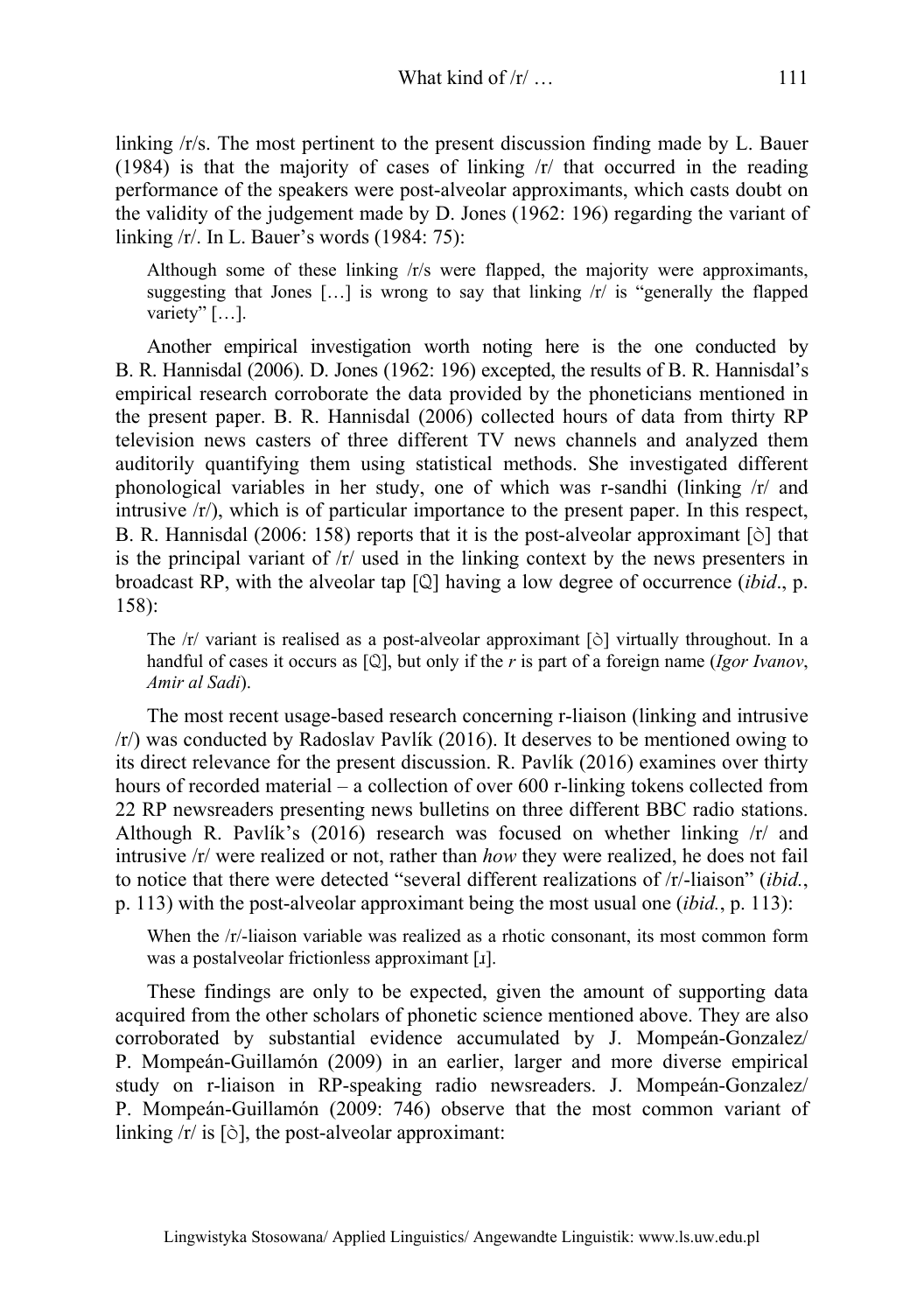In most cases, the phonetic identity of the  $/r/$  is a postalveolar approximant  $\lceil \circlearrowright \rceil$ ..., with a few instances of slightly retracted place of articulation, making it similar to a retroflex approximant [ò] (but not quite) and a few instances of voiced alveolar taps [Q] in very conservative RP speakers. Realizations of  $/r/$  as a labio-dental approximant  $[\sqrt{v}]$  or as a truly retroflex variant [Ð] were generally considered as a feature of a non-RP accent and speakers who produced them were not analysed.

The other variants, the voiced retroflex approximant [Ð] and the labiodental approximant  $[\nabla]$ , were not taken into account in the analysis owing to their being considered outside the scope of RP English. Indeed, the retroflex variant is generally regarded as being characteristic of accents other than RP (see e.g. J. C. Wells 1992b: 342, 370, 411, 432, 446; J. C. Wells 1990: 648; A. Cruttenden 2008: 27, 85, 222). If we look at the dialectal distribution of the retroflex approximant we will find that it is to be found mostly in rhotic accents, so it doesn't apply so much to linking  $\langle r \rangle$ , which is, by and large, a non-rhotic phenomenon. However, as Ken Lodge of the University of East Anglia in the city of Norwich notices (personal communication<sup>10</sup>) that many Norwich speakers frequently use [Ð] as a link between vowels, even though the accent is non-rhotic and non-RP. The labiodental approximant  $[\mathcal{V}]$ , "as a feature of a non-RP accent" appears to be a more troublesome case, for example in the light of the observations made above, which concerned this phonetic development. Further investigation in this field may bring about more desired results.

As J. Mompeán-Gonzalez/ P. Mompeán-Guillamón (2009: 746) report, the detection of another variant of /r/, the alveolar tap, was not significant, being identified only several times "in very conservative speakers." This comment is in accord with R. Ogden's (2009: 92; see also p. 115) remark that "[t]aps occur in very conservative varieties of RP especially between vowels, and can be commonly heard in old British films." This, in turn, appears to agree with Gillian Brown's (1990: 27) aside that an alveolar tap "is rare in younger RP speakers."11 J. Windsor Lewis

<sup>&</sup>lt;sup>10</sup> On 23.02.2016.

<sup>11</sup> In this connection, it is worthwhile to quote at length from J. Harrington *et al*. (2000: 65) who notice that the alveolar tap is produced intervocalically by Queen Elisabeth II, a representative, one might say, of conservative RP (in contrast to General RP, see A. C. Gimson 1965: 84-85, see also A. Cruttenden 2008: 80): "As far as the Queen's accent is concerned, this has some characteristics of what A. C. Gimson (1966) describes as 'conservative RP', a form "used by the older generation and, traditionally, by certain professions or groups" and only some, but certainly not all, of the features of what J. C. Wells (1982) refers to as Upper Crust, or U-RP. For example, in common with U-RP speakers, the Queen has an intervocalic tapped /r/ […]." The purpose of J. Harrington *et al*.'s (2000) paper is to analyse monophthongal vowel changes in RP on the basis of the Queen's pronunciation. The authors conclude by saying that a change within the same individual *can* be noticed over a span of time and that the change shifts from a conservative form of RP in the direction of a more general type of RP. It would be interesting to find whether a similar kind of change could be noticed with respect to the Queen's taps, taps in the linking context and the use of linking /r/ in general. Unfortunately, I am not aware of any empirical, largescale study of this kind, but even a cursory glance at two Christmas broadcasts made by the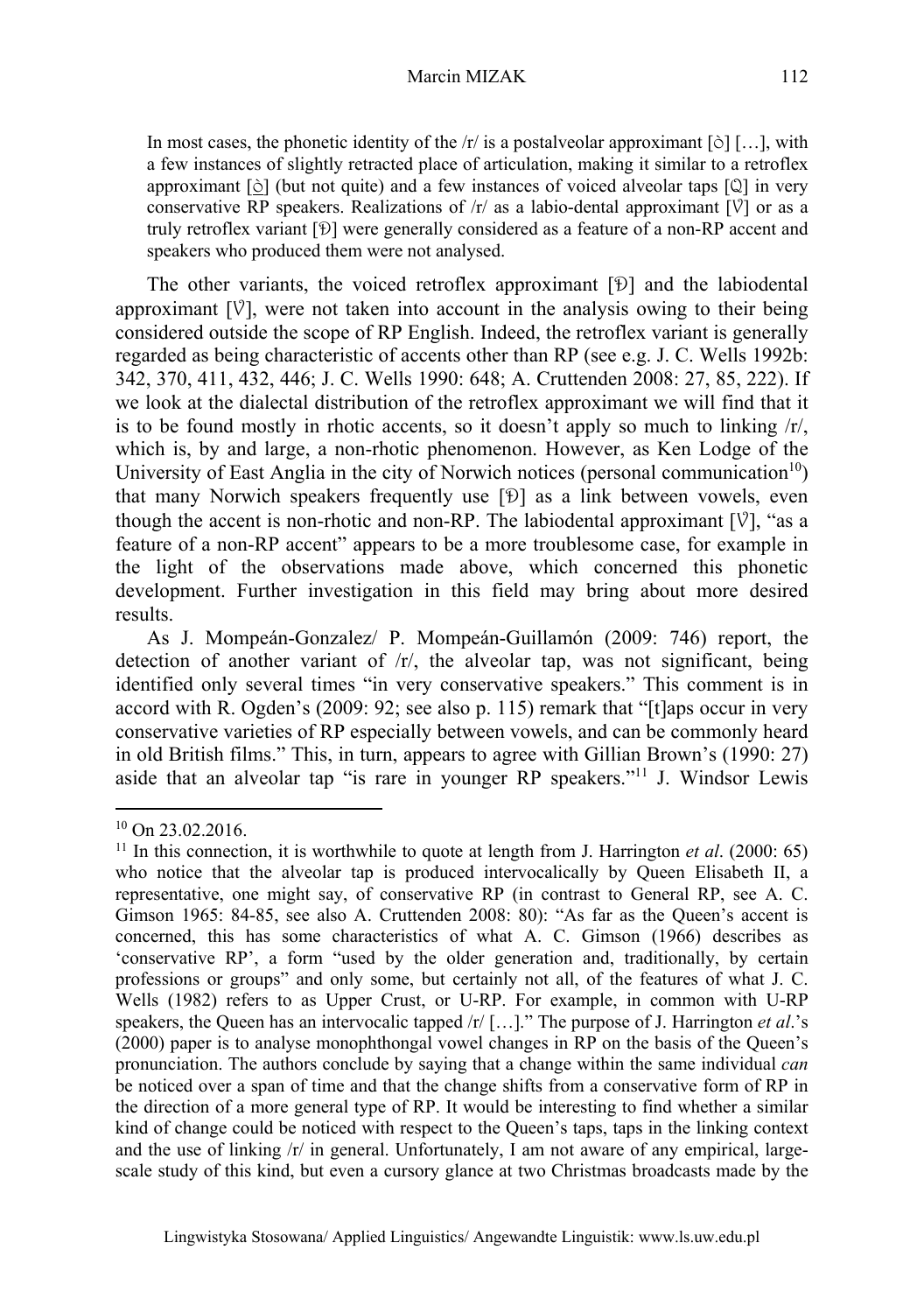(2016a), the author of *People Speaking*, published in 1977 by Oxford University Press, noticed that pronouncing a word like *very* with a tap was "likely to sound quite old fashioned" by 1950s. The same author notices elsewhere (2016b) that Daniel Jones's (1962: 196) comment on linking  $\pi/$ , that it is usually the alveolar tap, "suggests a usage very far from current natural conversation."

Geoff Lindsey (2012) mentioned the tapped  $\pi$  sound as the most typical phonetic feature of Timothy Dalton's Bond<sup>12</sup>. But G. Lindsey (2012) says that he was surprised when he had heard the frequent use of the tap in T. Dalton's portrayal of Bond at the end of 1980s. He ascribes T. Dalton's tap to his "classical theatrical background" and calls this usage rather "stagey"13. G. Lindsey (2012) explains that "from a sound-symbolic point of view, an abrupt strike of the tongue to the alveolar ridge is probably more dramatic than a smooth approximation with little or no contact<sup> $n\bar{4}$ </sup>. Thus, a tap appears to leave a better, perhaps a more lasting impression on the audience, which is the reason why T. Dalton's Bond may have used it, although, I think, it may not compare to Noel Coward's "old-fashioned poshness and theatricality" achieved by his "trademark taps" (G. Lindsey 2012) that we can hear, for example, in his songs<sup>15</sup>. In this connection, it is worth mentioning what Ben Trawick-Smith (2012) said about another English actor, Rex Harrison, who played the role of the professor of phonetics Henry Higgins in the film *My Fair Lady* (1964). B. Trawick-Smith (2012) observed that R. Harrison had frequently used the tapped  $\sqrt{r}$  sound in the film, although he had never or almost never tapped his  $\sqrt{r/s}$  in the interviews that were carried out with him around that time. This squares well with G. Lindsey's (2012) comments on the theatrical use of the voiced alveolar tap. G. Lindsey (2012) also notes that the tap "is chiefly a regionalism" in Britain, which is a well-attested fact (G. Wells 1992b: 324–325, 368, 372, 379, 411, 438, 445; J. C. Wells 1990: 648–649; A. Cruttenden 2008: 84–85).

The upshot of all these remarks is that the alveolar tap is not only a strictly phonetic phenomenon, but also a social one (cf. I. Wotschke 2014, P. Trudgill

Queen, one from 1957 and the other from 2015, suggests that a variation of some kind in the Queen's use of linking  $/r/$  and the realisation thereof can be observed. In addition, this quick look at the broadcasts demonstrates that an intervocalic tapped  $/r/$  that J. Harrington *et al.* (2000) talk about, although quite frequently employed by the Queen, is not *always* used by her.

<sup>12</sup> T. Dalton portrayed James Bond in, for example, *The Living Daylights* (1987), in which the memorable sentence, "If the R[ò]ussians don't get you, the Amer[Q]icans will," was pronounced by T. Dalton's Bond, with the former /r/ being an approximant and the latter a tap.

<sup>&</sup>lt;sup>13</sup> According to G. Lindsey (2012) "[t]he use of tapped  $r$  in the more prestigious forms of British English has declined almost to vanishing point over the past century, but it seems to have lasted longer on the stage."

<sup>&</sup>lt;sup>14</sup> See also J. Windsor Lewis's comment on the tapped  $/r/$  (2016a): "[a] strongly flapped  $/r/$ from most speakers [...] tends to sound markedly 'precise'."<br><sup>15</sup> J. C. Wells (1992b: 282) remarks that Noel Coward's accent may have left many

Americans with a "mistaken impression that  $[Q]$  is the usual realisation of RP (or 'British')  $/r/$ ."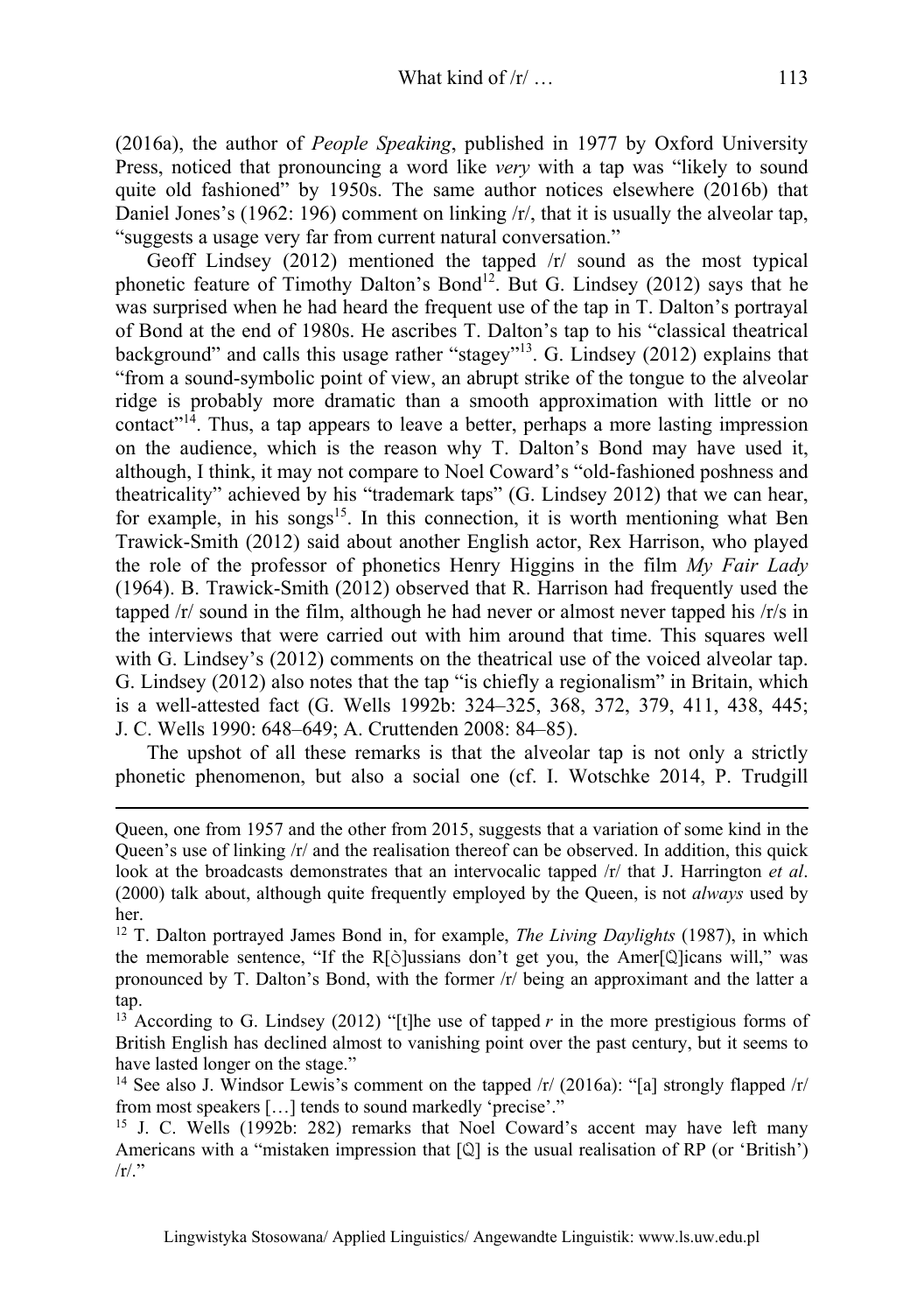#### Marcin MIZAK 114

1980), which is implied by the use of such phrases as "part of a foreign name", "very conservative", "old films", "rare in younger RP speakers", "old fashioned", "usage far from current natural conversation", "stagey", "more dramatic" or "regionalism". Its usage can be compared to the usage of  $/r/$  across accents. P. Trudgill (1980: 21) reports that in England "accents *without* postvocalic /r/ [such as RP] have more status and are considered more 'correct' than accents *with*." Characters who use postvocalic  $\langle r \rangle$ , e.g. in the theatre or on television, come across as "rural, uneducated or both" (*ibid*., p. 21). In the United States, however, this situation is, by and large, reversed, with accents which retain the postvocalic /r/ as being more prestigious and "more 'correct'" than those which do not. P. Trudgill concludes (1980: 21):

There is nothing inherent in postvocalic  $/r/$  that is good or bad, right or wrong, sophisticated or uncultured. Judgements of this kind are social judgements based on the social connotations that a particular feature has in the area in question.

The usage of taps can also be compared to the usage of linking /r/ within a single accent. The question is: should linking /r/ be pronounced or not by an EFL learner? J. Windsor Lewis (2016b) takes issue with J. D. O'Connor who invites EFL learners not to pronounce linking /r/ if they "find it easier" (J. D. O'Connor 2006: 61) because "some R.P. speakers do not use it (and say *nev@ @gen*)" (*ibid*., p. 61). J. Windsor Lewis (2016b) objects on the grounds that the number of British speakers who do have linking /r/ in such expressions as *never again*, *cheer up* or *an hour or so* "is very small indeed". What is most significant for us now is what J. Windsor Lewis has to say next (2016b):

This style of utterance, when heard at the rate of delivery generally found most comfortable by EFL speakers, is widely felt to be precious or effeminate and very often correlates with socially conspicuous varieties of pronunciation.

This is why J. Windsor Lewis (2016b) does not find J. D. O'Connor's advice to foreign learners of English pronunciation commendable.

Let us review the social aspect of pronunciation discussed above by asking pertinent questions. Firstly, should postvocalic /r/ be pronounced or not? Secondly, should linking /r/ be pronounced or not? Thirdly, should alveolar taps be pronounced in the linking /r/ context or not? We have seen that an answer to the first question depends on social factors: if you're in Rome do as the Romans do, one might say. In other words, if you're an RP speaker, the natural act would be not to pronounce the postvocalic /r/ discussed by P. Trudgill (1980). This accords fully with J. D. O'Connor's (2006: 5) remark on the subject of a choice of a good model of pronunciation for a foreign learner of English. An answer to the second query is similar: if a majority of speakers have r-links in expressions like *never again* or *an hour or so* then the natural, unaffected thing to do for an EFL learner would be to have r-links as well. Finally, if alveolar taps are far from being the most prevalent variant used for linking /r/ in General RP, as is beginning to be evident from the findings presented in this paper, and if alveolar taps are characteristic of other dimensions (social [conservative vs modern], spatial [regional vs non-regional] and temporal [old vs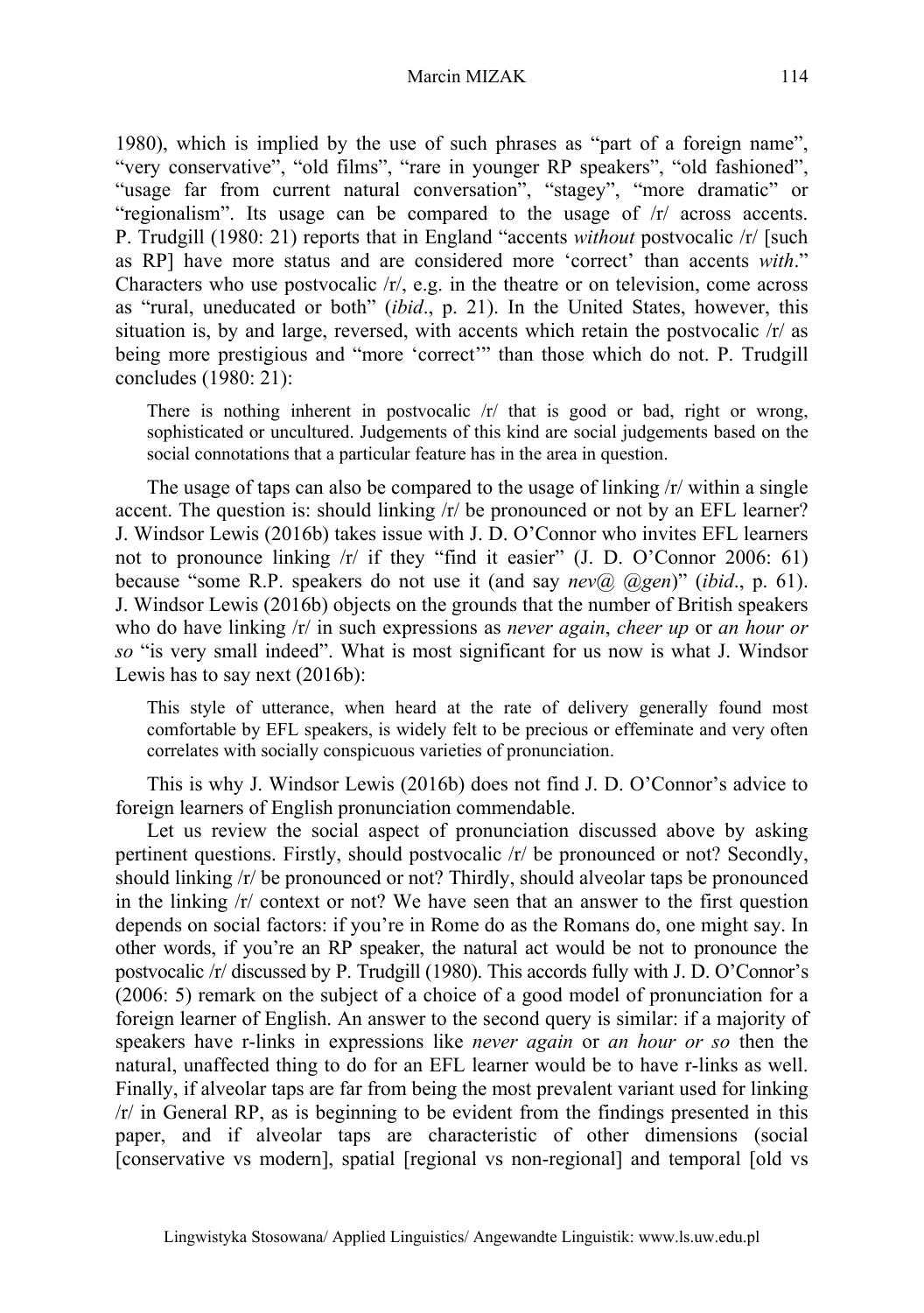young]) than the dimension of current RP usage, then it would be more natural, e.g. for an EFL learner, not to use it in the linking context. Naturalness, lack of affectation, is a powerful factor in language. This carries wide implications for the practice of second language pronunciation teaching and learning. In my experience of a teacher of RP pronunciation in Poland, I have noticed that some of my more advanced students use alveolar taps in some intervocalic, or other positions. But, I have observed, they use them indiscriminately; they appear to be playing with the sounds, they want to sound different, they try out different phonetic options as if their system has not been internalized yet. Playing with sounds is a good thing to do, but it seems equally essential to me that they also be informed and taught about the natural, current usage of the allophones of linking /r/ within RP English nowadays so that their pronunciation is natural and consistent with the model they are acquiring.

### **4. Conclusion**

Ample evidence has been collected to draw valid conclusions concerning the type of /r/ used for linking /r/ in the view of leading British phoneticians. Although some of them do not elaborate on the allophones of linking /r/ in their books, one may, with a degree of certainty, infer from their talks on rhotics in English that the value given to linking  $\pi$  is that of a voiced post-alveolar approximant, [ $\delta$ ]. Complete certainty regarding the matter at hand is found in a definite majority of the specialists who openly discuss the issue. Daniel Jones (1962) excepted, they all say that it is the voiced post-alveolar approximant,  $[\hat{\circ}]$  that is used for linking  $\pi/$  in RP. This finding is corroborated by substantial empirical evidence in the form of usage-based accounts of linking /r/ conducted by many leading specialists in the field. Most importantly, this finding stands in stark contrast to the stance assumed by several Polish scholars on the question of the manifestation of linking /r/ in RP who assert that it is the voiced alveolar tap,  $[Q]$ , that is usually heard in the linking context (M. Mizak 2016). One has to admit that the alveolar tap cannot be altogether dismissed as a form of linking /r/. It has indeed been discovered that tapped /r/s can be found to be r-links, as can a labiodental approximant, but certainly the alveolar tap has not been found to be the *usual* variant of linking /r/ in RP. These findings may be useful as correctives or updates to discussions of the phonetic identity of the /r/ allophone used for linking /r/ in some Polish phonetic textbooks and practice books. In addition, alongside social associations regarding the usage of tapped  $\frac{r}{s}$  in RP, these findings suggest that a certain course of action for the teacher of RP English be taken. In the view of this author, foreign learners of RP English should not only be taught what the principal, most natural for the current usage variant of linking  $/r/$  is, but also they ought to learn about the social connotations that a particular feature of an accent may possess. The awareness raised in this way is likely to produce a beneficial effect on the understanding a foreign learner concerning how language works, thus, one hopes, leading to steady and consistent improvement in his/her pronunciation.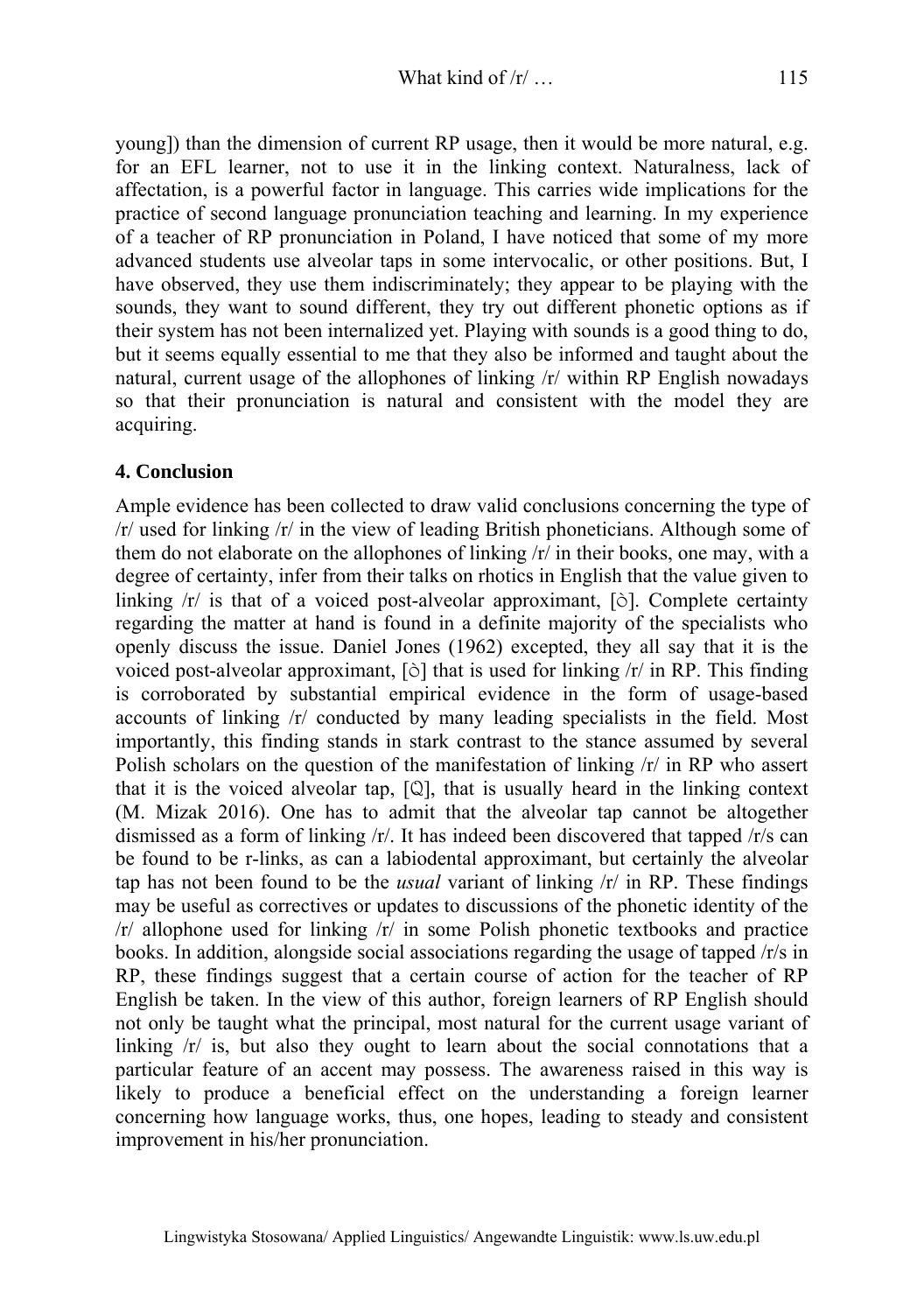#### **References**

Abercrombie, D. (1964), *English Phonetic Texts*. London.

- Bauer, L. (1984), *Linking /r/ in RP some facts*. In: Journal of the International Phonetic Association, 14 (02), 74–79.
- Brown, G. (1990 [1977]), *Listening to Spoken English*. London/ New York.
- Carr, P. (2000 [1999]), *English Phonetics and Phonology. An Introduction*. Oxford.
- Cruttenden, A. (2008 [1962]), *Gimson's Pronunciation of English*. London.
- Davenport, M./ S. J. Hannahs (1998), *Introducing Phonetics and Phonology*. London.
- Gimson, A. C. (1965 [1962]), *An Introduction to the Pronunciation of English*. London.
- Hannisdal, B. R. (2006), *Variability and change in Received Pronunciation. A study of six phonological variables in the speech of television newsreaders*. Dissertation presented in partial fulfilment of the requirements for the degree Doctor Artium. Department of English, University of Bergen.
- Harrington, J./ S. Palethorpe/ C. Watson (2000), *Monophthongal vowel changes in Received Pronunciation: an acoustic analysis of the Queen's Christmas broadcasts*. In: The Journal of the International Phonetic Association, 30 (1/2), 63–78.
- Jassem, W. (1971), *Podręcznik wymowy angielskiej*. Warszawa.
- Jassem, W. (1980), *Fonetyka języka angielskiego*. Warszawa.
- Jassem, W. (1983), *The Phonology of Modern English*. Warszawa.
- Jones, D. (1962 [1918]), *An Outline of English Phonetics*. Cambridge.
- Ladefoged, P. (1975), *A Course in Phonetics*. New York.
- Ladefoged, P./ I. Maddieson (1997 [1996]), *The Sounds of the World's Languages*. Oxford.
- Lindsey, G. (2012), *Vodka martini tapped not curled*. (http://englishspeechservices.com/blog/vodka-martini-tapped/; pobrano 25.03.2016).
- Lodge, K. (2010 [2009]), *A Critical Introduction to Phonetics*. London.
- Lodge, K. R. (2015 [1984]), *Studies in the Phonology of Colloquial English*. London/ New York.
- Łukasiewicz, J. (1987), *O zasadzie sprzeczności u Arystotelesa*. Warszawa.
- Miatluk, A./ D. Szymaniuk/ O. Turłaj (2008), *Contrastive Phonetics of English and Polish: Phonetic Interference*. Białystok.
- Mizak, M. (2014), *Wszyscy poszli do domu, ale parę osób pozostało czyli o zasadzie niesprzeczności, błędzie pozornej niesprzeczności i o lepszej komunikacji*. In: A. Rosińska-Mamej/ J. Senderska (eds), Komunikacja niełatwa czyli o tym, co przeszkadza w skutecznym porozumiewaniu się. Kraków, 135– 144
- Mizak, M. (2016), *What kind of /r/ is linking /r/? An analysis of the realization of /r/ in linking /r/ in RP on the basis of Polish phonetic books*. In: Lublin Studies in Modern Languages and Literature, 40 (1), 151–167.